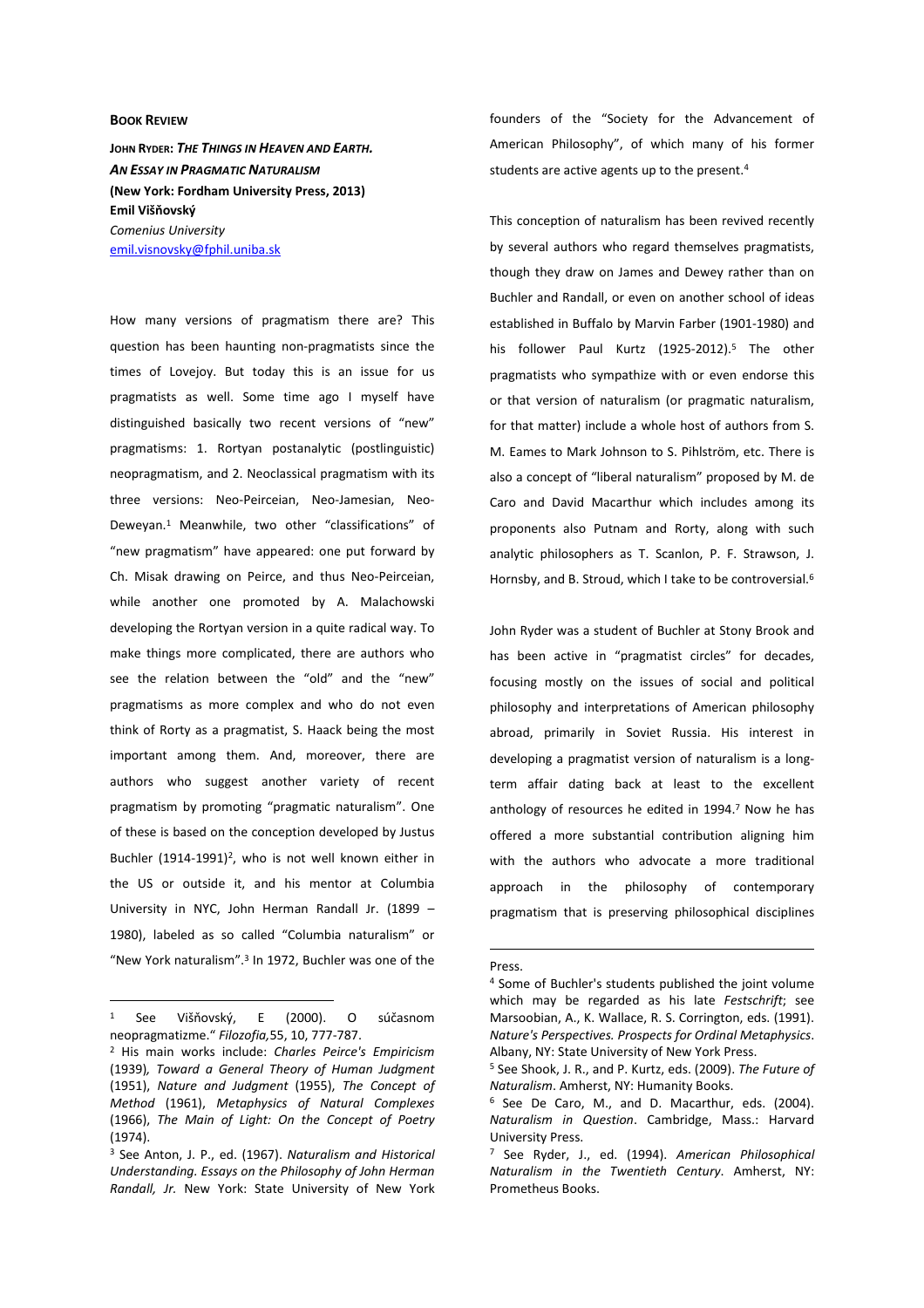like metaphysics or ontology and epistemology, unlike Rorty and his followers, as necessary endeavors if philosophy is to remain philosophy. Thus their pragmatism is still modern, or late modern, rather than postmodern. The reason for such an approach is simply that pragmatists today should not pose the same old traditional philosophical questions that comprise those disciplines, rather on the contrary, they 'would do better to ask different sorts of questions' (p. 2). However, no matter what kind of issues we are trying to solve, "we invariably have some more general conceptions of how things are" (p. 3).

In his latest book, John Ryder offers what I would like to call his "mature" philosophy and a very well-balanced conception of all philosophical issues with which he decides to engage. Even though many of the chapters in this book have been published elsewhere before, often in somewhat different versions, the author has rewritten them and cleverly combined them into a piece of work that amounts to a coherent whole in order to cover what he considers to be some of the most important "things in heaven and earth". What kinds of things are these, according to Ryder?

First of all, and this is what he starts with, it is philosophy itself. He is discontent with what philosophy in its history has achieved and how it is approaching both the world and humanity. The upshot is "a distorted understanding of ourselves, our world, and the many problems, personal and social, that we face" (p. 2). Simply put, Ryder calls for a new philosophy, or at least for a "renewed" one (and here he is in line with all those pragmatists who advocate the "new" as opposed to the "old", including Rorty) that would become a pragmatist alternative to both traditional analytic and continental schools, and yet be a sort of rapprochement of three major approaches, as advocated recently e. g. by Bernstein, Margolis, Hickman. The choice for adopting a single philosophic perspective for Ryder is clear: it is a non-reductive pragmatic naturalism drawing on the

Columbia Naturalist tradition whose central point is a theory of relationality (pp. 6-8). This is a pluralistic philosophical *Weltanschauung* (since "nature is complex") which, among other things, openly declares that "philosophy is not mathematics", and should not even be modeled on mathematics as its paradigm (p. 8, 43, 50-51, 291).<sup>8</sup> The aim of Ryder's effort is to "describe a pragmatic pluralism" and to show its "value and wisdom" (p. 11).

I take it that the motivation for such a conception of philosophy is clearly a "pragmatic" as well as a "pragmatist" one in the sense of the non-reductive humanism which is inherent to "pragmatic naturalism". Philosophy as one of the human enterprises should not play God from high above in the Heavens in order to rule those miserable creatures down here on the Earth, since philosophy is just one of the tools they have developed to enrich their transitory life and existence on the Earth, even while looking to the Heavens for such reasons as moral hope, aesthetic inspiration or political authority. But philosophers should not escape the Earth for the sake of the Heavens, nor the Platonist Cave for the sake of the Realm of Ideas. Philosophy is vital here on the Earth so that the human world does not turn into a Hell, even if it cannot be made a Heaven. This may be considered a humanistic mission of any kind of philosophy to which Ryder's pragmatic naturalism subscribes, with all its pervasiveness.

One of the strands of Ryder's thought is the "reconciliation" he attempts in many ways. For him, there are no good reasons to draw a strict and sharp line between modernism and postmodernism, classical pragmatism and new pragmatism, constructivism and objectivism, all the more between pragmatism and naturalism and between naturalism and humanism. Neither are there good reasons to take the standpoint of

<sup>8</sup> No doubt, Peirceans and Peirce himself would have been appalled by such a radical claim.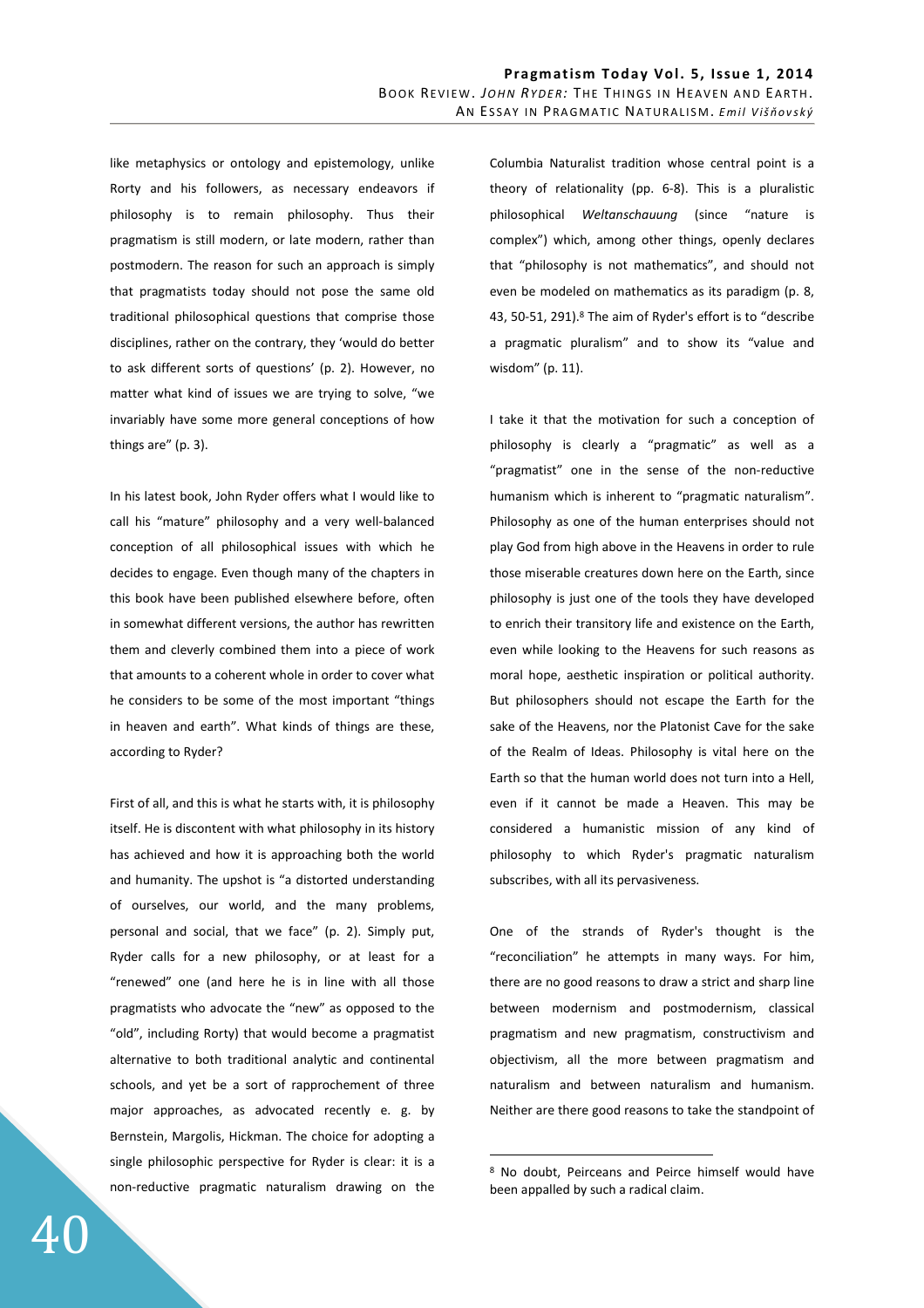one against another.<sup>9</sup> This conception is based on the understanding (which is mostly Deweyan) that there is a relational continuity between nature and experience (or nature and culture for that matter). Simply put, nature is not only given and objective with respect to our experience, it is also creative (by itself) and constructed (by us). And *vice versa*, experience is not only constructed and subjective, it is also determined (by its conditions) and objective (by natural relations). Naturalism in its pragmatic vein is no pure absolutism or objectivism, and pragmatism in its naturalistic vein is no pure relativism or subjectivism.

The key values of pragmatic naturalism lie in both its traits and virtues. Its basic trait is to conceive of everything as existing within nature and without the need to postulate or search for anything "supernatural" (p. 37). This "does *not* mean – first, that nature is equivalent to the material world, and second, that scientific inquiry is the only method that can produce knowledge of nature" (p. 38). Pragmatic naturalism is not reductive in terms of materialism or scientism. The pragmatic naturalistic category of nature, its broadest and most basic, includes the conception of the whole sum of human experiences and human artifacts that can exist only within nature, even if nature itself cannot be understood as "a whole" since its relational character implies that it is always open (pp. 42, 60, 89). Pragmatic naturalism "is a relational philosophy; it is a philosophy for which nature is a category sufficient for all things…" (p. 43). Among its main virtues is its avoidance of traditional philosophical dualisms of which I would select as the most basic the dualism between (human) subjectivity and (natural) objectivity. In particular the concept of "objectivity" has become suspicious among

 $\overline{a}$ 

pragmatists, along with its critique of Cartesian subjectivity. Pragmatism conveys the sense that this is a philosophy in line with a Nietzschean vein of "human-alltoo-human" perspectivalism, or as purely anthropocentric, due primarily to the Jamesian/Rortyan interpretations of human experience and knowledge; in other words, that pragmatism appears to be a "philosophy of human subjectivity". This impression apparently has to be corrected and Ryder is doing so (pp. 46-49). Rather than abandoning both concepts of subjectivity and objectivity, or emphasizing one at the expense of the other, they should be reconstructed in a pragmatic naturalist, relational way: neither is to be eliminated since neither is absolute. Experience is not only humanly subjective, but it includes natural objectivity as well, nor nature is only naturally objective, but it includes human subjectivity as well. The "dialectics", i.e. the complex relations (transactions) between experience and nature, include the dialectics between subjectivity and objectivity.

The key idea that Ryder suggests, develops and defends is the idea of relationality. This is combined with the central target that Ryder identifies for pragmatic naturalism to supercede – the Newtonian atomistic, and thus anti-relational, vision of the world which has held us captive to the present.<sup>10</sup> Taking all "things in the heaven and earth", no matter whether given or created, live or inanimate, nonhuman or human, including human beings, as 'discrete individuals independent of all the others' (p. 33), as self-independent, autonomous or even isolated atoms "like balls on a billiard table" (p. 53), has seemed very 'natural' to the human mind. A mainstream intellectual tradition has been established that regards substances as ontologically primary and relations as

<sup>&</sup>lt;sup>9</sup> One exception to this is Rorty's neopragmatism which, according to Ryder (pp. 17-24), is no pragmatism at all due to his complete neglect of naturalism and the concept of experience. This may, however, be debatable at least for two reasons: 1. Rorty's early references to Darwinism, 2. Rorty's late conception of panrelationalism.

<sup>10</sup> Ryder dubs it also a "Baroque atomism" (10, 33-35 etc.) which fits well into his conception except that Baroque as a cultural epoch is more complex; see Deleuze, G. (1988/1993). *The Fold: Leibniz and the Baroque*. Trans. by T. Conley. University of Minnesota Press, Minneapolis.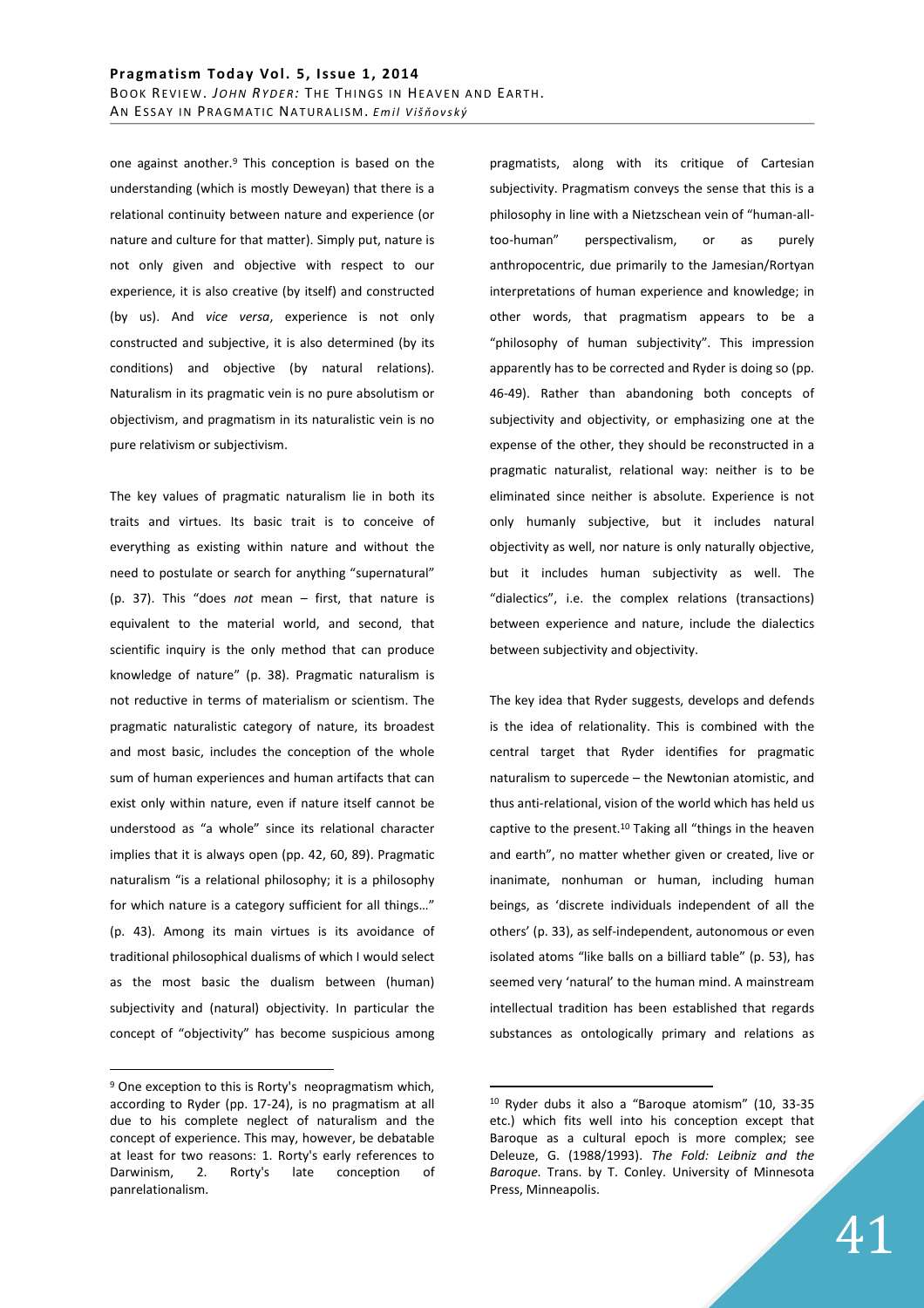secondary, if they are acknowledged at all. There must be something existing first (Peirce's Firstness) in order to interact with another thing (Peirce's Secondness), as the traditional ontological understanding would have us think at least from the times of Plato and Aristotle. However, there is no such thing that could have existed without any relations to some other thing because with any given thing, relations (Peirce's Thirdness) exist inherently as well.<sup>11</sup> There is no such thing that might be constituted without relations to some other thing. Thus relations are ontologically constitutive and pragmatic naturalism provides "a relational, ordinal ontology" (p. 54).

Such is the upshot of Part 1 of the book, laying down the key concepts and attitudes in its summary. The next five chapters of Part 2 provide the elaboration of these foundations as applied to ontology (chapters 3 to 5), faith and God (chapter 6), and art and knowledge (chapter 7). With respect to ontology Ryder follows his mentor Buchler (and Buchler's mentor Randall) as he revives their "relationalism" in the understanding of both the world and human being. Nature as a whole, a person or a society, or any kind of particular entity, is just relational through and through, despite the fact that the standard or traditional ontology is non-relational.<sup>12</sup> However, Ryder does not present the alternative view that "*whatever there is*" is "to be constituted relationally" (p. 88) as the "only one and necessary truth". Rather, he articulates it as a reasonable "attempt" and a "more modest claim" (pp. 89-92). Thus as a pragmatist and naturalist he does not claim that all being is necessarily relational; he just claims that to understand it as relational is "at least possible" (p. 93), and that whether this understanding "works" better or is more "useful" than the traditional one, can be decided only on a "pragmatic test" (p. 43).

Such an understanding may be applied not only to the world as "given" and "found" but also to the world as "made" and "created" (or constructed). The ontology of "objective reality" is "naturally" supplied by the ontology of "human artifacts", including the whole

"nonmaterial world" of human concepts, theories, visions, images, ideas, ideals, values, meanings, beliefs, knowledge, judgments, truths, etc. comprising together what is called "intellectual culture" (or "spiritual culture"). According to pragmatic naturalism there is no "mystery" here – all of these are created by various kinds of human cultural practices, which are also relational, ordinal, contextual, historical, etc. Cultural practices are creative. However, their cultural products do not represent a different kind of ontology, neither are they practiced arbitrarily (p. 116). Rather they fit into the general ontology of natural complexes which are being thus transformed, but by no means created *ex nihilo*. There is no tension between the ontology of (objective) nature and the ontology of (creative) human culture provided we understand the constitutive relations within and between them.

If humans are not creators *ex nihilo*, then they are not Gods, despite playing gods in many of their cultural practices. Pragmatist naturalist ontology also shows that the idea of God itself is one of the human cultural creations which have not been (and could not be) created *ex nihilo*. There are real and natural earthly grounds for such a creation. Religious belief and faith in God has a rich cultural meaning within a naturalist view, offering a host of important values such as humility, piety, trust, hope, sense of justice, etc. (pp. 129, 136- 139). These are the values that provide the relational "common ground" between pragmatic naturalism and a religious life of faith (p. 140).

The sciences and the arts (in addition to religions) are

<sup>&</sup>lt;sup>11</sup> Even though Ryder does not invoke the Peircean vocabulary, this fits well in his conception of pragmatic naturalism. Note that Ryder's teacher Buchler was a Peircean scholar.

 $12$  The key concept, with which this ontology stands and falls, is Buchler's concept of "natural complexes". See his *Metaphysics of Natural Complexes* (1966).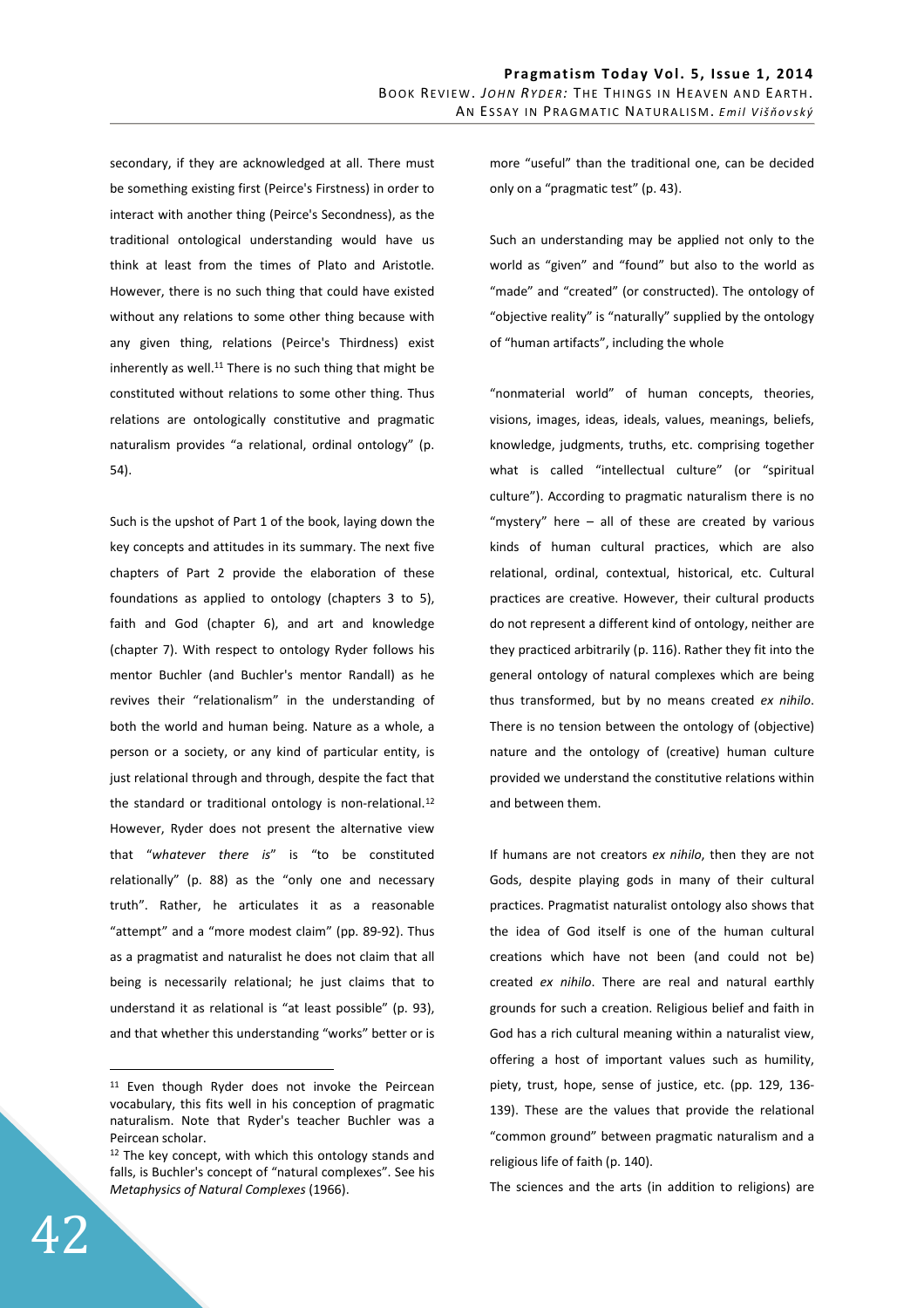another important human creations created by and in human cultural practices. Based on the philosophical concept of human creativity, which pragmatic naturalism fully endorses, there cannot be a sharp divide between these two in terms of the old dualism that "science is cognitive" and "art is non-cognitive". In order to make a breakthrough to a novel conception of science and art, a much richer concept of knowledge is needed than that provided by the traditional propositional concepts of "knowledge that" or "knowledge how". In place of these rather narrow concepts, pragmatists have elaborated the concepts of "knowledge through" (J. Buchler) or "interpretive knowledge" (R. Shusterman), meaning the "knowledge of" in the sense of an "understanding of" or an "insight into" something. The latter accommodate very well to the arts, showing their natural cognitive dimension. Even more, Ryder invokes Buchler's original theory of judgment as the basis for relational integration of science and art into one coherent pragmatist naturalist theory (pp. 164-170).

Part 3 (chapters 8 to 11) is fully devoted to fields in which during past decades Ryder has become a respectable scholar – the social and political arena. Here he consistently applies the pragmatic naturalist philosophical *Weltanschauung* to develop the conceptions of democracy and international relations. These sections supply the most refreshing and innovative thoughts in the book concerning some crucial contemporary issues of our social experience, while Dewey rather than Buchler is the main source here.

Ryder does not wish to conceal at all that the current situation concerning democracy is "far more complicated" than often assumed (p. 180). He introduces and explains a host of examples from diverse parts of the world that show not only how difficult and hard the processes of democratization can be (which was already a truism for Dewey), but also how directly democracy has been challenged and even altered in both manifestly and covertly undemocratic ways. Democracy as a very fragile and delicate idea has been stolen, diverted and distorted countless times, even in the name of democracy itself. There are also many real fundamental dangers to democracy in the country that considers itself a "cradle" of democracy – the USA, on which Ryder reflects in a very critical way. He boldly and bravely demands "a profound revision" of American "conception of national sovereignty" and national interests of the USA (p. 206). Democracy is "nominally and substantially" as well as globally "in need of rehabilitation before it can serve as a forceful ideal again" (p. 201).

Nonetheless, Ryder firmly advances a "modest claim" that "democracy is a desirable way of life" (p. 180-181), in comparison to non-democratic ways, allowing a majority of people (if not all) "to live full, rich, and developed lives culturally, socially and economically" (p. 181). This means that democracy still is, could be and should be the ideal of a social and individual life that is worth striving for; a valuable ideal despite being less than perfect (p. 223, 226). He develops the pragmatic naturalist concept of "thick democracy" all the way down based on Dewey's conception of "creative democracy", distinguishing it very effectively from the concept of "thin" or just "formal" democracy as a way of government (mostly traditional liberal-constitutive). The latter should give way to the former wherever possible.

Ryder takes it that to ground the kernel of democracy in such a floppy concept as "human nature" does not make serve it well. The better pragmatic naturalist attitude can be based on the concept of "common interests" both across and beyond any specific human community. The "pursuit of common (shared) interests" is the "most significant component" (p. 188) of Ryder's understanding of democracy, and it seems to work well in his analyses. In line with it is his outline of an ideal of "a democratic individual" as "knowledgeable, thoughtful, critical, experimental, and ethically sensitive" (p. 189) to those common interests in the first place. This is also a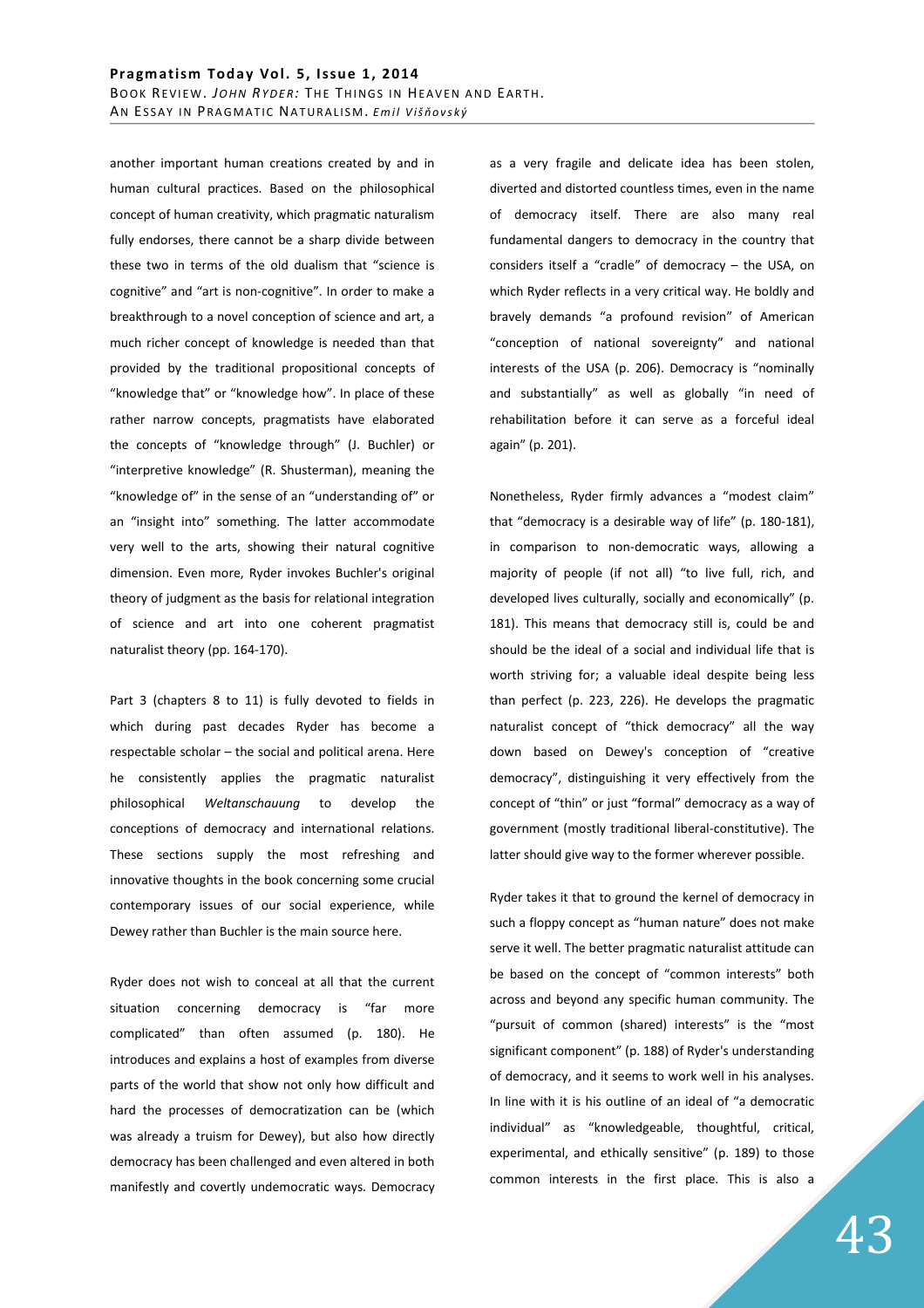relational conception of democracy built on taking practical care of the shared ties that bind people together no matter how different their individual interests and ways of life could be. Where there is no common interest or a search for common interest, there can hardly be any thick democracy. This does not exclude plurality and dissent within the framework of democracy (even though Ryder is well aware, along with others such as R. Talisse, that this is "a serious problem"), but there is at least a hope for a solution. This solution may presumably consist mostly in the participation (hence "participatory democracy") of as many participants as possible in the creation and practical support of the common interests. Another hope for a thick democracy may be in a possibility that such participation, cooperation and communication in the process of developing shared interests may "prevail by example" (p. 222).

Ryder further develops the Deweyan idea of "education for democracy". It is a necessary condition that the democratic individual has to be educated in terms of his/her relation to community and an awareness not only of the crucial importance of common interests but also of the practical need to be willing and able to participate in the formation of these interests. But such an education requires a very different approach, one that is in direct opposition to the one built on "making people competitive in the marketplace" as its main goal, or teaching "young people not to be reflective, experimental, hypothetical, and open-minded, but rather to accept as absolute certain principles and truths and to apply them rigidly" (p. 221).

One of the most dangerous deformations of democracy to be identified today is its reduction to a "thin" democracy in a way of election procedures and traditional liberal-democratic ways of government. This really is just a "mask", or even worse a caricature, of democracy (especially when combined with corruption) as evaluated from the standpoint of Deweyan pragmatic naturalist conception. Things are even worse by an identification of democracy simply with market mechanisms or "marketization", i. e. "the application of market principles and values to nearly all aspects of the society" (p. 227).<sup>13</sup> There is, presumably, no need to invoke Marx (as Ryder is doing) in order to understand that there also might be a version of a "capitalist totalitarianism" when organizing all social institutions "in accord with market values" (p. 227). Market society is just one component of a democratic society, but when the former is totalized beyond the limits of its justified economic sphere, the latter begins to suffer substantially: because "democracy is characterized by ongoing pursuit of common interests, a democratic society requires that its citizens interact with one another in a spirit of mutual cooperation and collaborative pursuit of common ends" (p. 228).

Therefore it is fully understandable that in the area of education such a strategy is even more damaging. The "goal of a democratic education cannot be primarily about besting others in a competitive market" and there is "no room in a democracy for education construed to conform to market values or for market principles" (p. 228), in particular when it comes to higher education and the academic life at contemporary university in general. The university is an institution designed to play the key and irreplaceable, un-eliminable role in the formation of democratic society and its education. Ryder presents in a couple of pages (pp. 229-239) a very succinct and instructive analysis of the current situation of the university as seen from the standpoint of democracy. He depicts a realistic contextual, relational scene which is sufficiently complex due to its inclusion of a mixture of values and practices functioning in conflict rather than in harmony. Those individuals, in particular university administrators, who simply do not understand, or forget, or ignore that the university is an

<sup>&</sup>lt;sup>13</sup> Such a reduction of democracy has been implemented and entrenched in the post-communist countries, e. g. in Slovakia and others in Central Europe.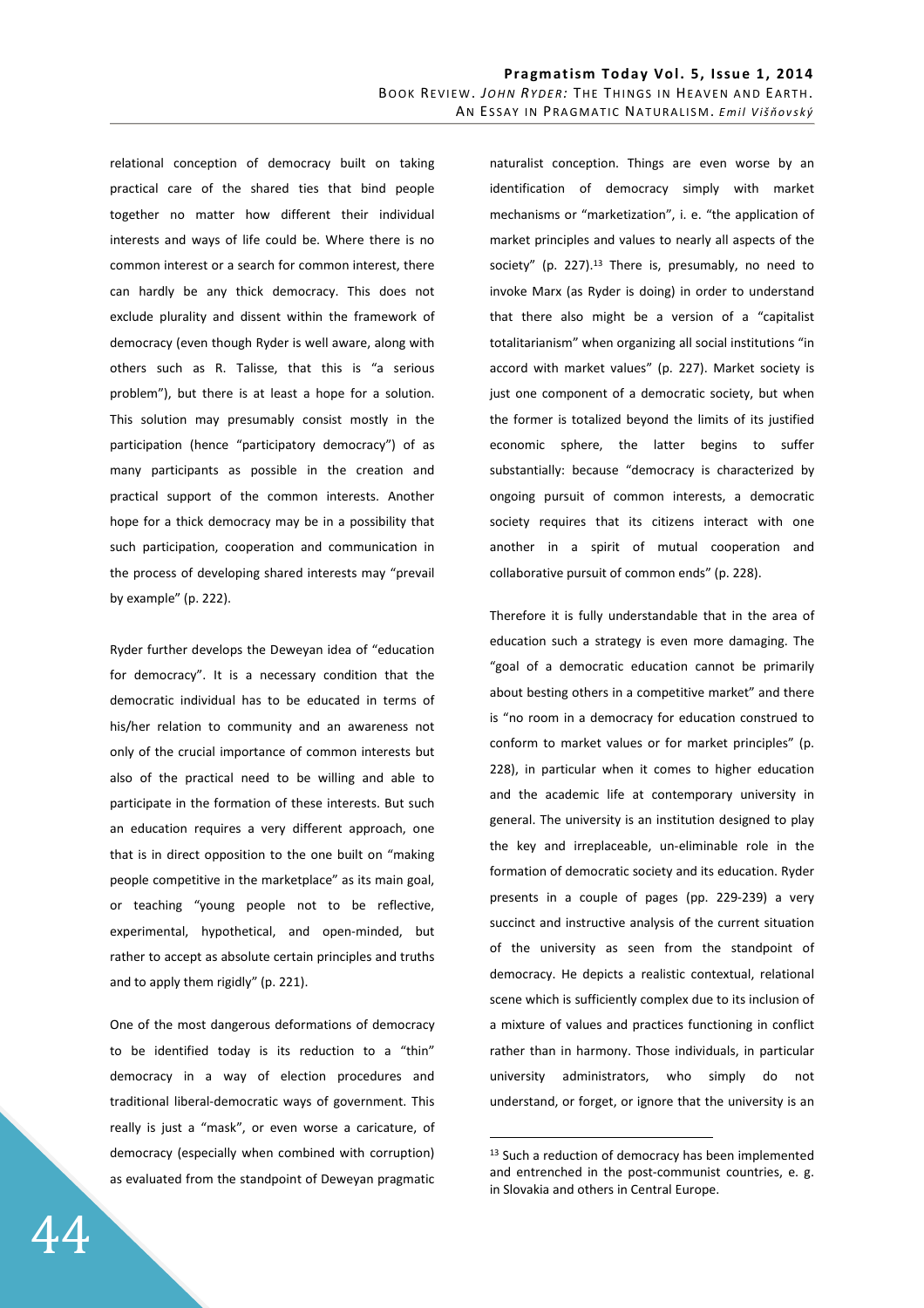academic institution, which means that it stands and falls with its academic values and on how they are being nurtured and developed, and who attempt to manage or even replace these values with other social or economic values, commit a fatal mistake (p. 232). In such cases the university is being "commodified", "marketized", "economized" and even "ideologized" and "politicized" in terms of contemporary "academic capitalism".<sup>14</sup> Similarly, the vocabulary according to which "students are customers and the university is the provider of services for them" is deeply mistaken and harmful. This vocabulary should be replaced by the vocabulary of opportunities and responsibilities for growth on both sides, that of the students as well as that of the universities, in mutual interaction (p. 234). And those who rule the academic world, administrators and university managers, should strive to find the balance that has been hitherto almost tragically and regretfully lost – the balance between all the values and practices that comprise the life of the university  $-$  academic, social, political and economic values and practices (p. 238-239), but with one crucial caveat: academic values are to be taken as the goals, whereas all other as the means, when it comes to the issue of the quality of university education. Ryder writes clearly in this regard, though I would stress the latter point even more radically based on my own academic experience from the past decades in Central Europe.

The international situation and policy is the final area to which Ryder applies his pragmatic naturalist philosophical approach, and this in the most radical way. He calls for a substantial revision and reconstruction of the international order starting with a fundamental

 $\overline{a}$ 

rethinking of concepts on which this order has traditionally been constructed. The relational paradigm is, of course, the clue here as well. The concepts that need to be revised for such a pragmatic naturalist relational reconstruction include the concepts of borders, national sovereignty, national interests, foreign policy, international cooperation, internationalization, pacifism, militarism, etc., and the revision is necessary in order to bring them into accord with the declared democratic principles. What this all amounts to is a pragmatic naturalist conception of cosmopolitanism and humanism in which both are naturally the implications, or rather the inherent traits, of a thick democracy on the global level.

There is not much that is claimed in the book with which I would like to dissent. Perhaps one point of criticism would concern the author's exclusively positive references to European Union (pp. 199, 208, 264, 284- 256, 301) as a paradigm case of a pragmatic naturalist democracy and a new kind of international relations. Even though there is quite a lot of truth in what he refers to, the overall process is much more complex. Apart from the generally infamous Brussels' bureaucracy, which applies also to the Bologna process of the unification of the European higher education area, several other factors such as tendencies to centralization, and the fact that a market ideology massively dominates political parties whether right- or left-wing, etc., show that the results of the "Europeanization" of Europe are far from ideal. The character of democracy within the Eurozone is still "thin" rather than "thick". One of the reasons in the intellectual sphere is surely the fact that the European democratic tradition is prevailingly liberal-democratic, while any types of participatory or "direct" democracy, not to say the pragmatic democracy, is very weak, indeed almost negligible. The task of a Deweyan creative and intelligent democracy is still the task before the European pragmatists.

John Ryder has written a useful and intellectually

<sup>14</sup> For the conception of academic capitalism see: Slaughter, S., and L. L. Leslie (1999). *Academic Capitalism: Politics, Policies, and the Entrepreneurial University*. Baltimore, MD: Johns Hopkins University; Slaughter, S., and G. Rhoades (2009). *Academic Capitalism and the New Economy: Markets, State, and the Higher Education.* Baltimore, MD: Johns Hopkins University.